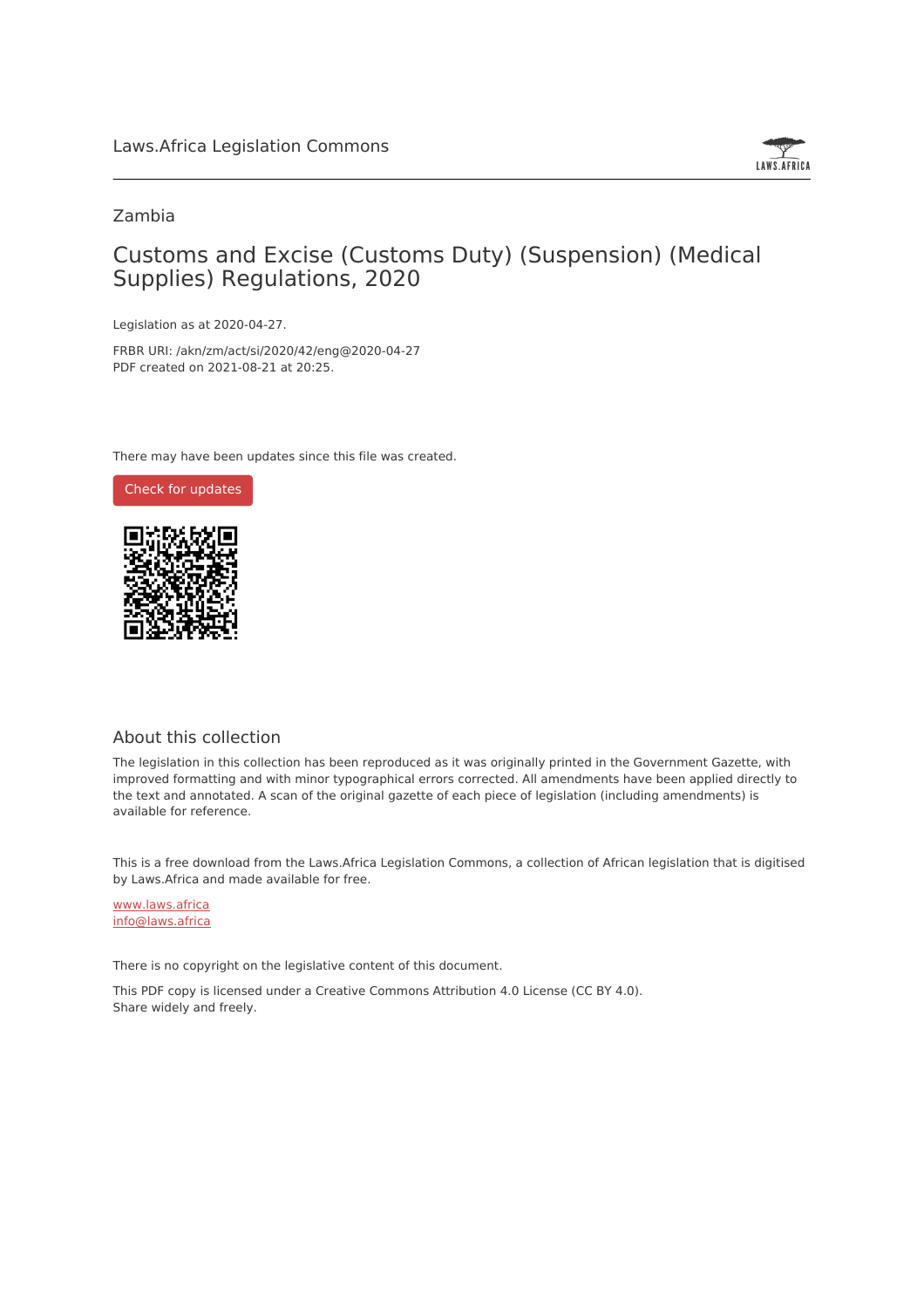## **Table of Contents**

| Customs and Excise (Customs Duty) (Suspension) (Medical Supplies) Regulations, 2020 |   |
|-------------------------------------------------------------------------------------|---|
| Statutory Instrument 42 of 2020                                                     | 3 |
| 1. Title, commencement and revocation                                               | 3 |
| 2. Suspension of customs duty                                                       | 3 |
| Schedule (Regulation 2)                                                             | 3 |
| Suspension of Customs Duty                                                          | 3 |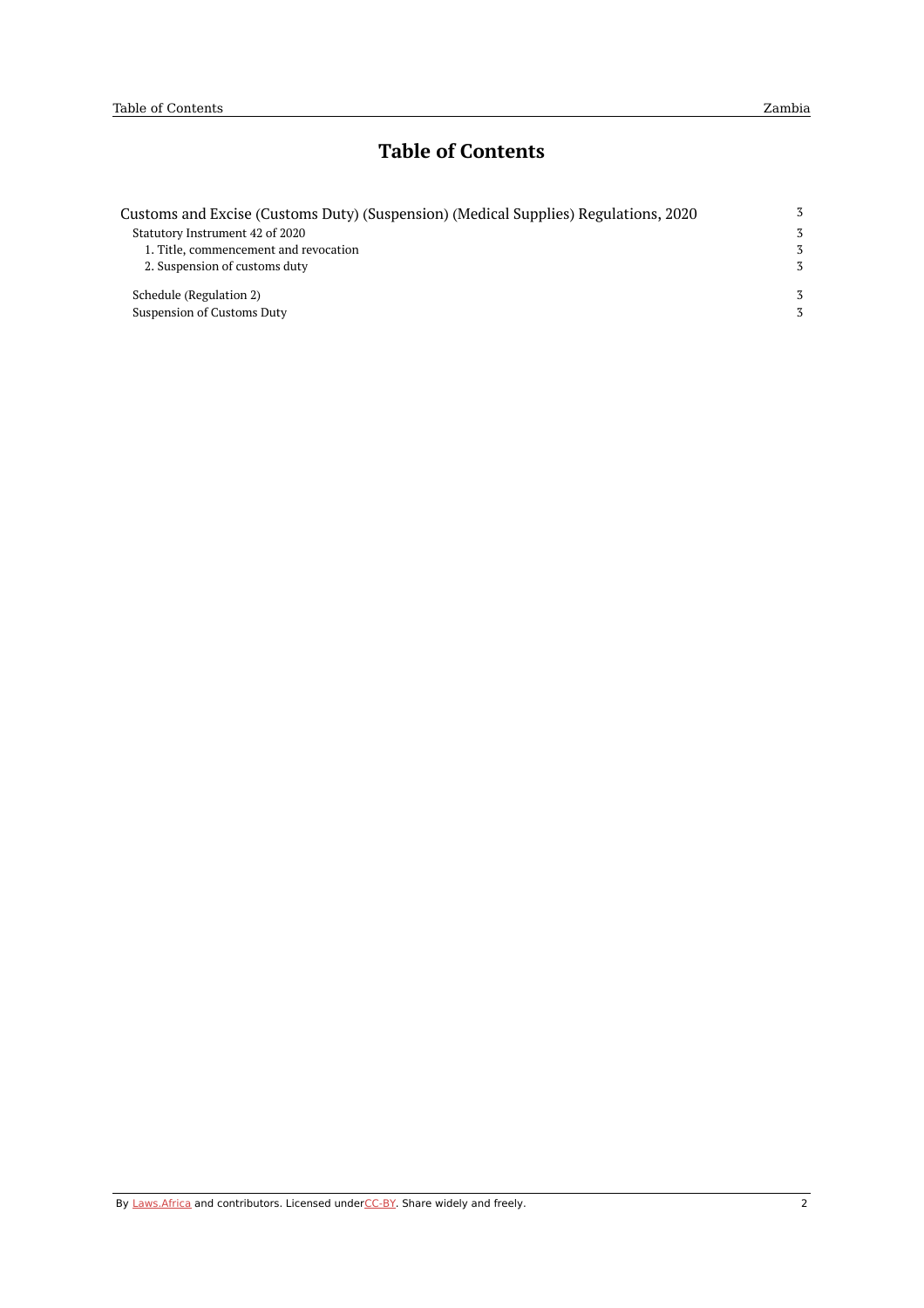#### **Zambia**

# <span id="page-2-1"></span><span id="page-2-0"></span>**Customs and Excise (Customs Duty) (Suspension) (Medical Supplies) Regulations, 2020**

#### **Statutory Instrument 42 of 2020**

Published in [Government](https://commons.laws.africa/akn/zm/act/si/2020/42/media/publication/zm-act-si-2020-42-publication-document.pdf) Gazette on 27 April 2020 **Assented to on 27 April 2020**

#### **Commenced on 1 April 2020**

*[Up to date as at 27 April 2020]*

In exercise of the powers contained in Section 89 of the Customs and Excise Act, the following Regulations are made:

#### <span id="page-2-2"></span>**1. Title, commencement and revocation**

These Regulations may be cited as the Customs and Excise (Customs Duty) (Suspension) (Medical Supplies) Regulations, 2020, and are deemed to have come into operation on 1st April, 2020, and shall stand revoked on 30th September, 2020.

#### <span id="page-2-3"></span>**2. Suspension of customs duty**

<span id="page-2-4"></span>The customs duty on the items specified in the schedule is suspended to free.

### **Schedule (Regulation 2)**

#### **Suspension of Customs Duty**

<span id="page-2-5"></span>

| <b>Heading</b> | <b>Description of Goods</b>                                                                                                                                    |
|----------------|----------------------------------------------------------------------------------------------------------------------------------------------------------------|
| 2207.10.100    | Alcohol Solution undenatured 80% by volume                                                                                                                     |
| 2208.90.00     | Alcohol Solution Undenatured, 75% ethyl alcohol                                                                                                                |
| 3005.90.90     | Wadding, gauze, bandages, cotton sticks and similar articles                                                                                                   |
| 3808.94.90     | Hand Sanitizer; Other disinfectant preparations; Hydrogen peroxide put up as a<br>disinfectant preparations for cleaning surfaces; Other chemical disinfectant |
| 3926.20.90     | Plastic face shields; Plastic gloves; Protective garments made from plastic sheeting                                                                           |
| 4015.19.00     | <b>Other Rubber Gloves</b>                                                                                                                                     |
| 4818.90.00     | Paper bed sheets                                                                                                                                               |
| 6116.10.00     | Knitted or Crocheted gloves which have been impregnated or covered                                                                                             |
| 6210.10.00     | Protective garments for surgical/medical use                                                                                                                   |
| 6210.20.00     | Other Garments, of the type described in subheadings 6201.11 to 6201.19                                                                                        |
| 6210.30.00     | Other Garments, of the type described in subheadings 6202.11 to 6202.19                                                                                        |
| 6210.40.00     | Other men's or boys garments                                                                                                                                   |
| 6210.50.00     | Other women's or girls's garments                                                                                                                              |

By [Laws.Africa](https://edit.laws.africa/widgets/pdf-attribution) and contributors. Licensed und[erCC-B](https://edit.laws.africa/widgets/pdf-cc-by)Y. Share widely and freely. 3